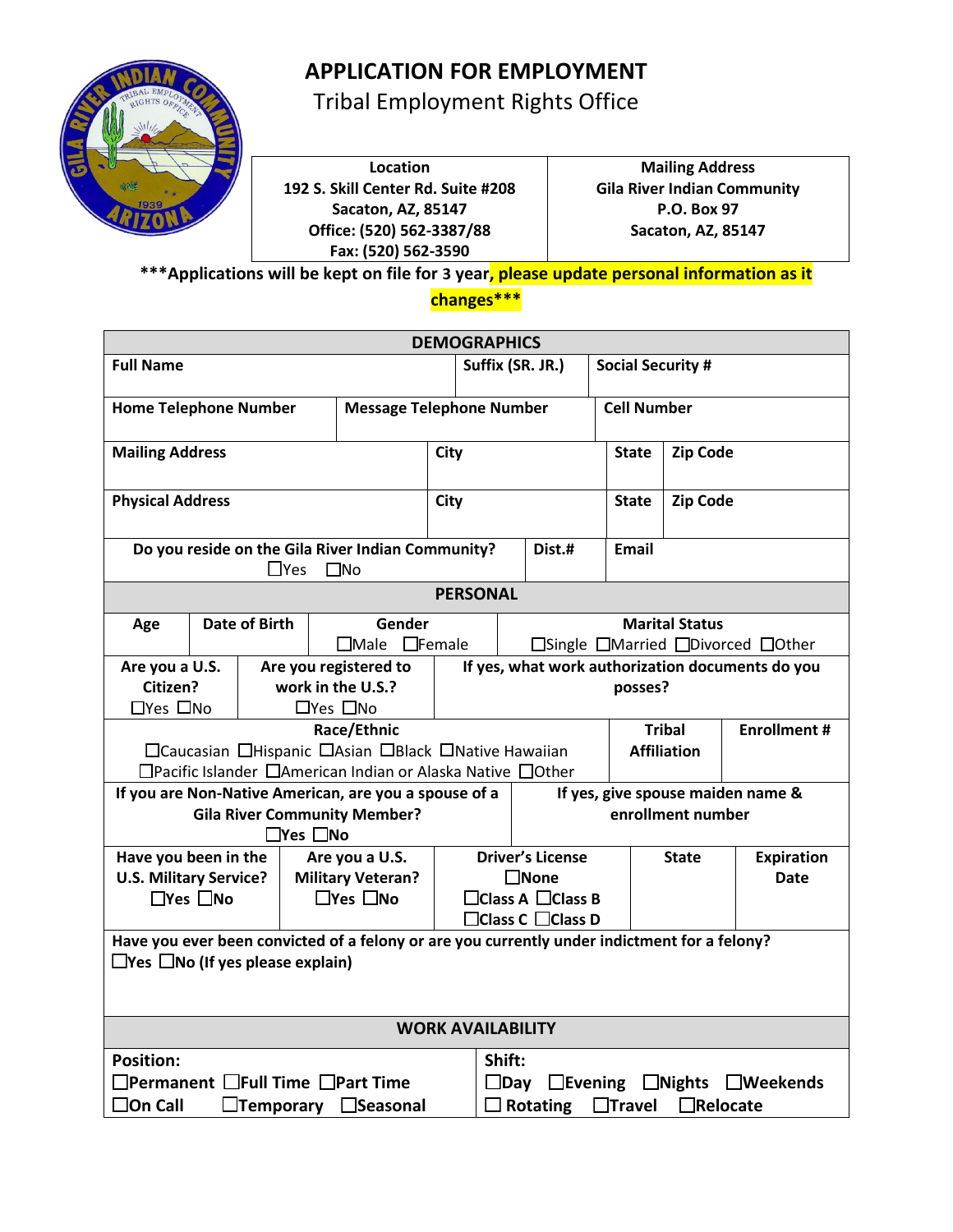Tribal Employment Rights Office

| <b>WORK HISTORY</b>                                                                              |                                                                                                                                                                                                                                                                                                              |                    |                                                                                                                                                                                                                                         |                                                                                                                                                                                                                  |                         |                         |  |  |
|--------------------------------------------------------------------------------------------------|--------------------------------------------------------------------------------------------------------------------------------------------------------------------------------------------------------------------------------------------------------------------------------------------------------------|--------------------|-----------------------------------------------------------------------------------------------------------------------------------------------------------------------------------------------------------------------------------------|------------------------------------------------------------------------------------------------------------------------------------------------------------------------------------------------------------------|-------------------------|-------------------------|--|--|
| Begin with your most recent employer                                                             |                                                                                                                                                                                                                                                                                                              |                    |                                                                                                                                                                                                                                         |                                                                                                                                                                                                                  |                         |                         |  |  |
| <b>Employer Name</b>                                                                             |                                                                                                                                                                                                                                                                                                              |                    | Employer Address, City, State, Zip.                                                                                                                                                                                                     |                                                                                                                                                                                                                  |                         |                         |  |  |
| <b>Phone Number</b>                                                                              |                                                                                                                                                                                                                                                                                                              |                    |                                                                                                                                                                                                                                         | <b>Job Title</b>                                                                                                                                                                                                 | <b>Supervisors Name</b> |                         |  |  |
| <b>Start Date</b>                                                                                | <b>End Date</b><br><b>Wage/Salary</b><br><b>Reason for Leaving</b><br>$\Box$ Reduction in force $\Box$ Job Completed $\Box$ Resigned<br>$\Box$ Seek other job<br><b>]Sickness</b><br>$\Box$ Personal reason<br><b>Terminated</b><br>$\Box$ Leaving town<br>$\Box$ Volunteer<br>List primary duties assigned: |                    |                                                                                                                                                                                                                                         |                                                                                                                                                                                                                  |                         |                         |  |  |
| <b>Employer Name</b>                                                                             |                                                                                                                                                                                                                                                                                                              |                    |                                                                                                                                                                                                                                         | <b>Employer Address, City, State, Zip</b>                                                                                                                                                                        |                         |                         |  |  |
| <b>Phone Number</b>                                                                              |                                                                                                                                                                                                                                                                                                              |                    |                                                                                                                                                                                                                                         | <b>Job Title</b>                                                                                                                                                                                                 |                         | <b>Supervisors Name</b> |  |  |
| <b>Start Date</b><br>List primary duties assigned:                                               | <b>End Date</b>                                                                                                                                                                                                                                                                                              | <b>Wage/Salary</b> | <b>Reason for Leaving</b><br>$\Box$ Reduction in force $\Box$ Job Completed $\Box$ Resigned<br><b>3</b> Sickness<br>$\Box$ Personal reason<br>$\Box$ Seek other job<br>$\exists$ Terminated<br>$\Box$ Leaving town<br><b>_Volunteer</b> |                                                                                                                                                                                                                  |                         |                         |  |  |
|                                                                                                  |                                                                                                                                                                                                                                                                                                              |                    |                                                                                                                                                                                                                                         |                                                                                                                                                                                                                  |                         |                         |  |  |
| <b>Employer Name</b>                                                                             |                                                                                                                                                                                                                                                                                                              |                    |                                                                                                                                                                                                                                         | <b>Employer Address, City, State, Zip</b>                                                                                                                                                                        |                         |                         |  |  |
| <b>Phone Number</b>                                                                              |                                                                                                                                                                                                                                                                                                              |                    |                                                                                                                                                                                                                                         | <b>Job Title</b>                                                                                                                                                                                                 |                         | <b>Supervisors Name</b> |  |  |
| <b>Start Date</b>                                                                                | <b>End Date</b>                                                                                                                                                                                                                                                                                              | <b>Wage/Salary</b> |                                                                                                                                                                                                                                         | <b>Reason for Leaving</b><br>□Reduction in force □Job Completed □Resigned<br><b>Sickness</b><br>$\Box$ Personal reason<br>$\Box$ Seek other job<br>$\Box$ Leaving town<br><b>Terminated</b><br><b>JVolunteer</b> |                         |                         |  |  |
| List primary duties assigned:<br>*IF YOU HAVE ADDITIONAL WORK HISTORY PLEASE USE SEPARATE SHEET* |                                                                                                                                                                                                                                                                                                              |                    |                                                                                                                                                                                                                                         |                                                                                                                                                                                                                  |                         |                         |  |  |

**\*IF YOU HAVE ADDITIONAL WORK HISTORY PLEASE USE SEPARATE SHEET\***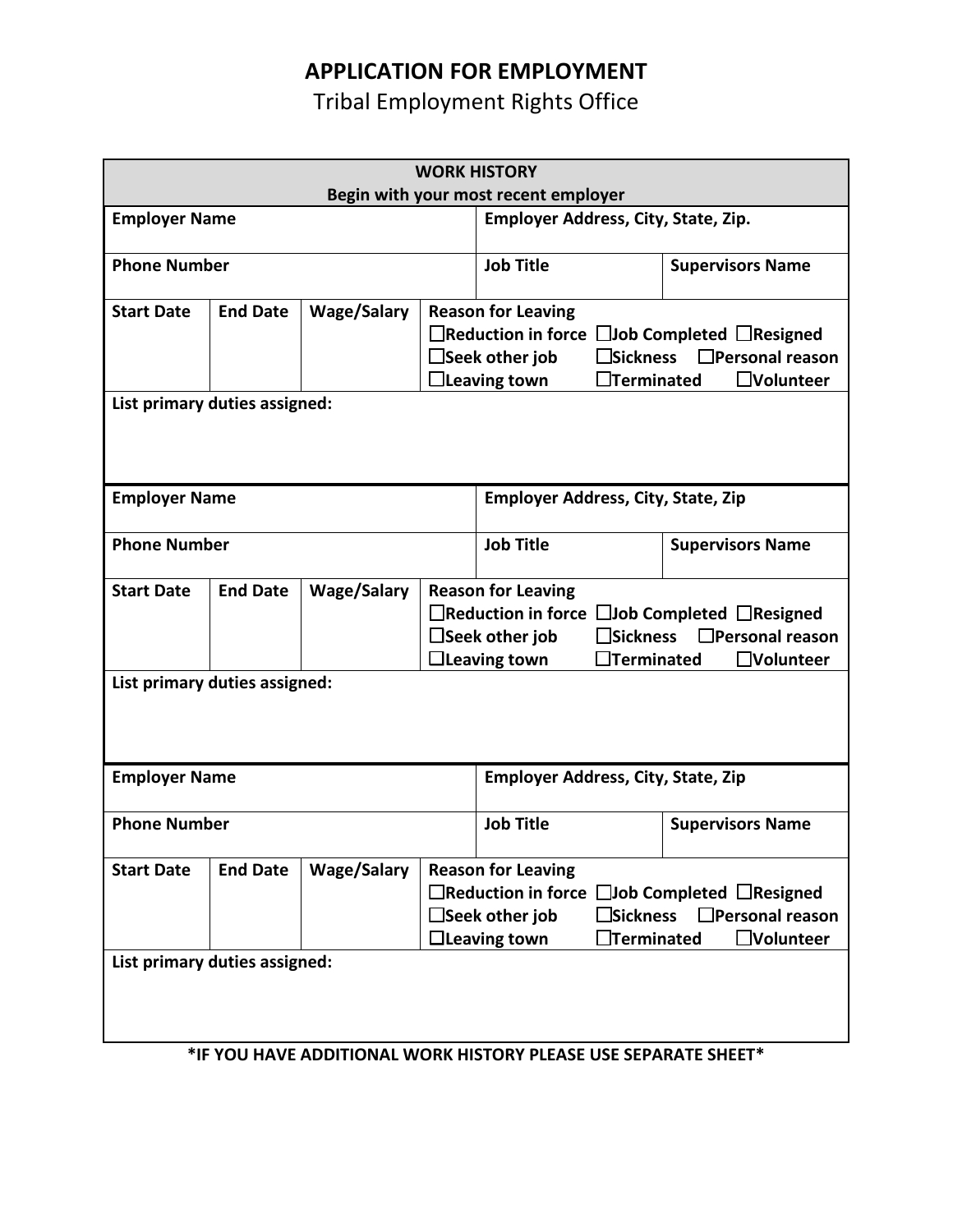Tribal Employment Rights Office

| <b>EDUCATION</b>                                                                                                                                                                                                                                                                                                                                                                                                                                                                                                                                                                                                                                                                             |                                                                                             |  |                       |                                   |                           |              |  |  |
|----------------------------------------------------------------------------------------------------------------------------------------------------------------------------------------------------------------------------------------------------------------------------------------------------------------------------------------------------------------------------------------------------------------------------------------------------------------------------------------------------------------------------------------------------------------------------------------------------------------------------------------------------------------------------------------------|---------------------------------------------------------------------------------------------|--|-----------------------|-----------------------------------|---------------------------|--------------|--|--|
| Mark highest level completed                                                                                                                                                                                                                                                                                                                                                                                                                                                                                                                                                                                                                                                                 |                                                                                             |  |                       |                                   |                           |              |  |  |
| $\square$ Some high school $\square$ HS/GED                                                                                                                                                                                                                                                                                                                                                                                                                                                                                                                                                                                                                                                  | $\Box$ Associate                                                                            |  | Bachelor <sup>-</sup> | $\Box$ Master<br>$\Box$ Doctorial |                           |              |  |  |
| <b>Name of High School</b><br><b>City</b>                                                                                                                                                                                                                                                                                                                                                                                                                                                                                                                                                                                                                                                    |                                                                                             |  |                       | <b>State</b>                      | Date last attended        |              |  |  |
|                                                                                                                                                                                                                                                                                                                                                                                                                                                                                                                                                                                                                                                                                              | HIGH EDUCATION RECORDS - Please begin with your most recent education or training attended. |  |                       |                                   |                           |              |  |  |
| This includes any type of Colleges, Universities, Trade Schools, or Work Shops. Do not attach copy of                                                                                                                                                                                                                                                                                                                                                                                                                                                                                                                                                                                        |                                                                                             |  |                       |                                   |                           |              |  |  |
| transcripts unless requested.                                                                                                                                                                                                                                                                                                                                                                                                                                                                                                                                                                                                                                                                |                                                                                             |  |                       |                                   |                           |              |  |  |
| <b>Name of School</b>                                                                                                                                                                                                                                                                                                                                                                                                                                                                                                                                                                                                                                                                        |                                                                                             |  | City                  |                                   | <b>State</b>              |              |  |  |
| Degree? □Yes □No                                                                                                                                                                                                                                                                                                                                                                                                                                                                                                                                                                                                                                                                             | <b>Type</b>                                                                                 |  |                       | <b>Year of Graduation</b>         |                           |              |  |  |
| <b>Field of Study:</b>                                                                                                                                                                                                                                                                                                                                                                                                                                                                                                                                                                                                                                                                       |                                                                                             |  |                       |                                   |                           |              |  |  |
| <b>Name of School</b>                                                                                                                                                                                                                                                                                                                                                                                                                                                                                                                                                                                                                                                                        |                                                                                             |  | City                  |                                   | <b>State</b>              |              |  |  |
| Degree? $\Box$ Yes $\Box$ No<br><b>Type</b>                                                                                                                                                                                                                                                                                                                                                                                                                                                                                                                                                                                                                                                  |                                                                                             |  |                       |                                   | <b>Year of Graduation</b> |              |  |  |
| <b>Field of Study:</b>                                                                                                                                                                                                                                                                                                                                                                                                                                                                                                                                                                                                                                                                       |                                                                                             |  |                       |                                   |                           |              |  |  |
| <b>Name of School</b>                                                                                                                                                                                                                                                                                                                                                                                                                                                                                                                                                                                                                                                                        |                                                                                             |  | City                  |                                   |                           | <b>State</b> |  |  |
| Degree? $\Box$ Yes $\Box$ No<br><b>Type</b>                                                                                                                                                                                                                                                                                                                                                                                                                                                                                                                                                                                                                                                  |                                                                                             |  |                       |                                   | <b>Year of Graduation</b> |              |  |  |
| <b>Field of Study:</b>                                                                                                                                                                                                                                                                                                                                                                                                                                                                                                                                                                                                                                                                       |                                                                                             |  |                       |                                   |                           |              |  |  |
| The information I have provided in this application is true and complete. I understand that if hired, my<br>employment may be terminated by the Company due to misrepresentation, omission or inaccuracy of<br>the statements contained in the Application for Employment. I authorize the Gila River Indian<br>Community Tribal Employment Rights Office to investigate all statement contained in this application<br>for accuracy and completeness, and to obtain any transcripts, records, or documents pertaining to my<br>background and business experience. I agree to conform to the policies and procedures of the Gila<br>River Indian Community Tribal Employment Rights Office. |                                                                                             |  |                       |                                   |                           |              |  |  |
| <b>NATIVE HIRING PREFERNCE</b>                                                                                                                                                                                                                                                                                                                                                                                                                                                                                                                                                                                                                                                               |                                                                                             |  |                       |                                   |                           |              |  |  |
| 1.) Gila River Community Members                                                                                                                                                                                                                                                                                                                                                                                                                                                                                                                                                                                                                                                             |                                                                                             |  |                       |                                   |                           |              |  |  |
| 2.) Other Native Americans                                                                                                                                                                                                                                                                                                                                                                                                                                                                                                                                                                                                                                                                   |                                                                                             |  |                       |                                   |                           |              |  |  |
| 3.) Spouse of Gila River Indian Community Members<br>4.) Non-Native                                                                                                                                                                                                                                                                                                                                                                                                                                                                                                                                                                                                                          |                                                                                             |  |                       |                                   |                           |              |  |  |
| <b>Applicant Signature</b>                                                                                                                                                                                                                                                                                                                                                                                                                                                                                                                                                                                                                                                                   | <b>Date</b>                                                                                 |  |                       |                                   |                           |              |  |  |
|                                                                                                                                                                                                                                                                                                                                                                                                                                                                                                                                                                                                                                                                                              |                                                                                             |  |                       |                                   |                           |              |  |  |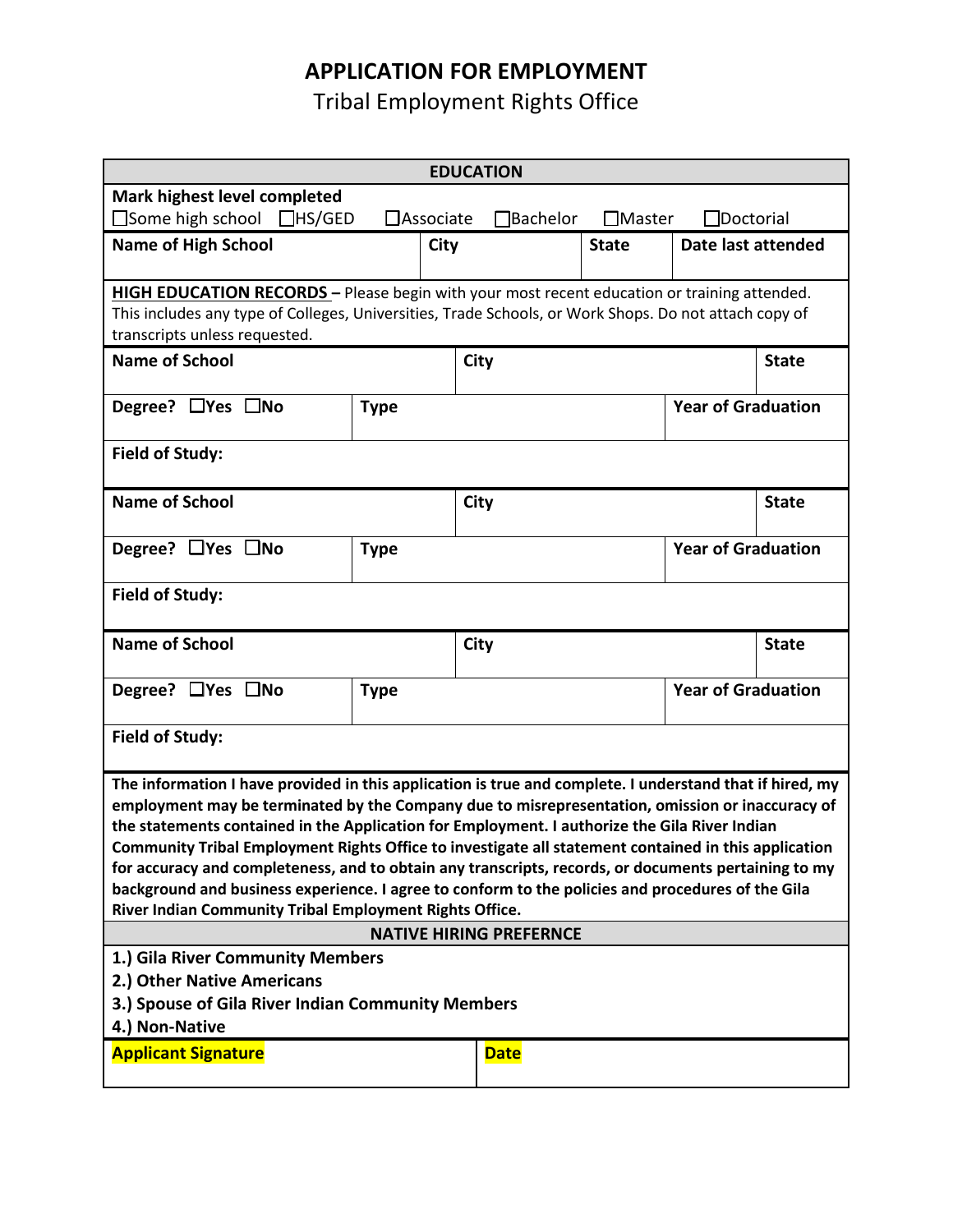Tribal Employment Rights Office

| <b>EMERGENCY CONTACT INFORMATION</b>                                                                                                                    |              |                                   |                                    |                                    |              |                 |  |  |  |
|---------------------------------------------------------------------------------------------------------------------------------------------------------|--------------|-----------------------------------|------------------------------------|------------------------------------|--------------|-----------------|--|--|--|
| In case of an emergency or if I cannot be contacted, I hereby authorize the following<br>person(s) to be contacted.                                     |              |                                   |                                    |                                    |              |                 |  |  |  |
| <b>Name</b>                                                                                                                                             | Relationship |                                   | <b>Address (Mailing or Street)</b> |                                    |              |                 |  |  |  |
|                                                                                                                                                         |              |                                   |                                    |                                    |              |                 |  |  |  |
| <b>Home Number</b>                                                                                                                                      |              | <b>Work Number</b><br><b>City</b> |                                    |                                    | <b>State</b> | <b>Zip Code</b> |  |  |  |
|                                                                                                                                                         |              |                                   |                                    |                                    |              |                 |  |  |  |
| <b>Name</b>                                                                                                                                             |              | Relationship                      |                                    | <b>Address (Mailing or Street)</b> |              |                 |  |  |  |
| <b>Home Number</b>                                                                                                                                      |              | <b>Work Number</b><br>City        |                                    |                                    | <b>State</b> | <b>Zip Code</b> |  |  |  |
|                                                                                                                                                         |              |                                   |                                    |                                    |              |                 |  |  |  |
| <b>Name</b>                                                                                                                                             |              | Relationship                      |                                    | <b>Address (Mailing or Street)</b> |              |                 |  |  |  |
| <b>Home Number</b>                                                                                                                                      |              | <b>Work Number</b><br>City        |                                    |                                    | <b>State</b> | <b>Zip Code</b> |  |  |  |
|                                                                                                                                                         |              |                                   |                                    |                                    |              |                 |  |  |  |
| <b>Name</b>                                                                                                                                             |              | Relationship                      |                                    | <b>Address (Mailing or Street)</b> |              |                 |  |  |  |
| <b>Home Number</b>                                                                                                                                      |              | <b>Work Number</b><br>City        |                                    |                                    | <b>State</b> | <b>Zip Code</b> |  |  |  |
|                                                                                                                                                         |              |                                   |                                    |                                    |              |                 |  |  |  |
| I hereby permit the Gila River Indian Community Tribal Employment Rights Office to contact<br>and release medical information to above named person(s). |              |                                   |                                    |                                    |              |                 |  |  |  |
| <b>Applicants Signature</b>                                                                                                                             |              |                                   | <b>Date</b>                        |                                    |              |                 |  |  |  |